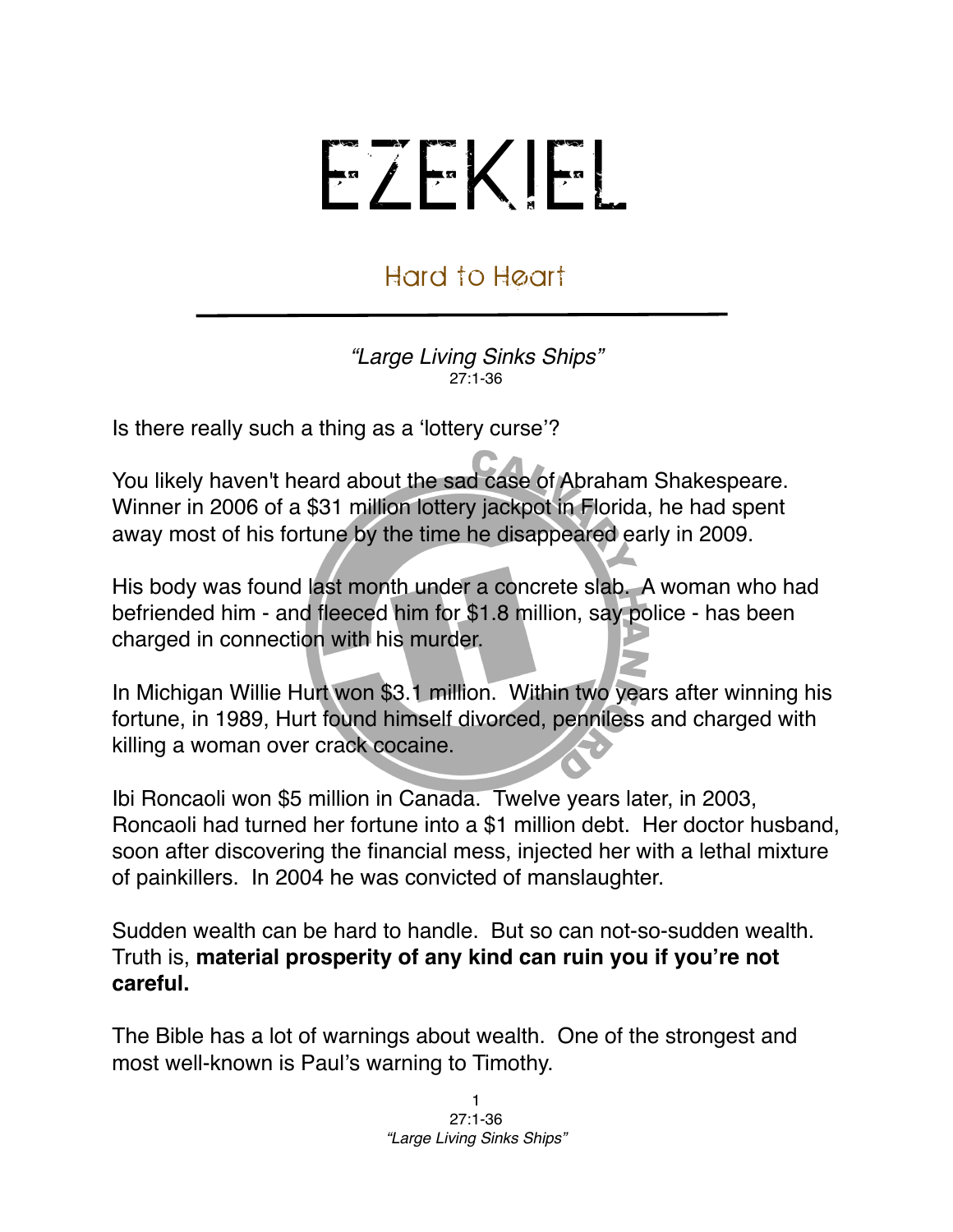1 Timothy 6:9 But those who desire to be rich fall into temptation and a snare, and into many foolish and harmful lusts which drown men in destruction and perdition. 1 Timothy 6:10 For the love of money is a root of all kinds of evil, for which some have strayed from the faith in their greediness, and pierced themselves through with many sorrows.

Here's the problem with wealth. It has a tendency to keep a person from having a dependency on God. In the Book of the Revelation of Jesus Christ the church at Laodicea was described as those whose wealth made them independent of God.

Revelation 3:17 Because you say, 'I am rich, have become wealthy, and have need of nothing' - and do not know that you are wretched, miserable, poor, blind, and naked -

Our text in Ezekiel gives us an example of those who trust in wealth "drown[ing] in destruction and perdition." The city-state of Tyre will be likened to a great ship whose wealth is ultimately responsible for her sinking. The entire population drowns because of their dependance upon material things.

Ezekiel 27:1 The word of the Lord came again to me, saying, Ezekiel 27:2 "Now, son of man, take up a lamentation for Tyre,

A "lamentation" is a funeral song. It has a certain musical measure and is what we might call a 'dirge.' This chapter is a song sheet, the prewritten score for Tyre's ultimate demise.

The very fact Ezekiel was told by God to "take up a lamentation for Tyre" reveals the heart of God. He takes no pleasure in the death of the wicked! As we are told by the apostle Peter in 2Peter 3:9, God is not willing that any should perish, but that all would come to eternal life.

Let me pause to make a theological note. There is a theology that teaches as biblical, without embarrassment, that the idea that God is not willing that any should perish must be limited to only those He has predestined to be saved. Otherwise, they say, God cannot be sovereign because He wills for something that is not accomplished.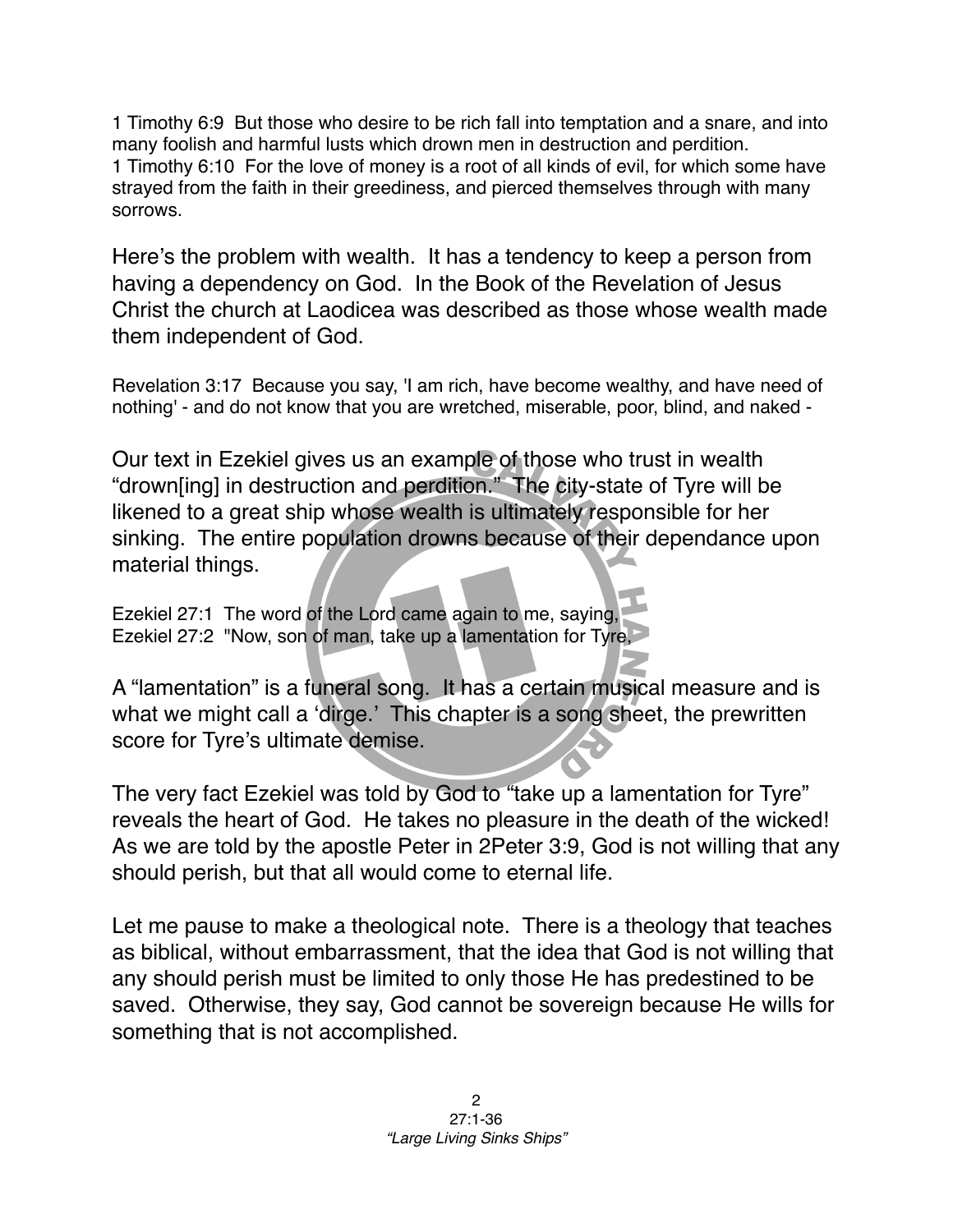I came across this quote from C.H. Mackintosh<sup>1</sup> that I think you will enjoy.

Are... passages [like the one in 2Peter 3:9] to be taken as they stand, or are we to introduce qualifying or modifying words to make them fit in with our system? The fact is, they set forth the largeness of the heart of God, the gracious activities of His nature, the wide aspect of His love. It is not according to the loving heart of God that any of His creatures should perish. There is not such thing in Scripture as any decree of God consigning a certain number of the human race to eternal damnation. Some may be judicially given over to blindness because of deliberate rejection of the light. But all who perish will have only themselves to blame. All who reach Heaven will have to thank God.

If we are to be taught by Scripture we must believe that every man is responsible according to his light. The gentile is responsible to listen to the voice of creation. The Jew is responsible on the ground of the law. Christendom is responsible on the ground of the full-orbed revelation contained in the whole Word of God. If God commands all men, everywhere to repent, does He mean what He says, or merely all the elect? What right have we to add to, or alter, to pare down, or to accommodate the Word of God? None whatever.

Let us face Scripture as it stands, and reject everything which will not stand the test. We may well call in question the soundness of a system which cannot meet the full force of the Word of God as a whole.

As we read about Tyre, think about Nineveh! God sent Jonah there to preach her doom. But when they repented, God acted according to His large love, not willing that any should perish.

We see Tyre compared to a ship in verses three through eleven.

Ezekiel 27:3 and say to Tyre, 'You who are situated at the entrance of the sea, merchant of the peoples on many coastlands, thus says the Lord God: "O Tyre, you have said, 'I am perfect in beauty.'

Ezekiel 27:4 Your borders are in the midst of the seas. Your builders have perfected your beauty.

Ezekiel 27:5 They made all your planks of fir trees from Senir; They took a cedar from Lebanon to make you a mast.

Ezekiel 27:6 Of oaks from Bashan they made your oars; The company of Ashurites have inlaid your planks With ivory from the coasts of Cyprus.

Ezekiel 27:7 Fine embroidered linen from Egypt was what you spread for your sail; Blue and purple from the coasts of Elishah was what covered you.

<span id="page-2-0"></span><sup>1</sup> [http://www.biblecentre.org/topics/chm\\_calvinism\\_arminianism.htm](http://www.biblecentre.org/topics/chm_calvinism_arminianism.htm)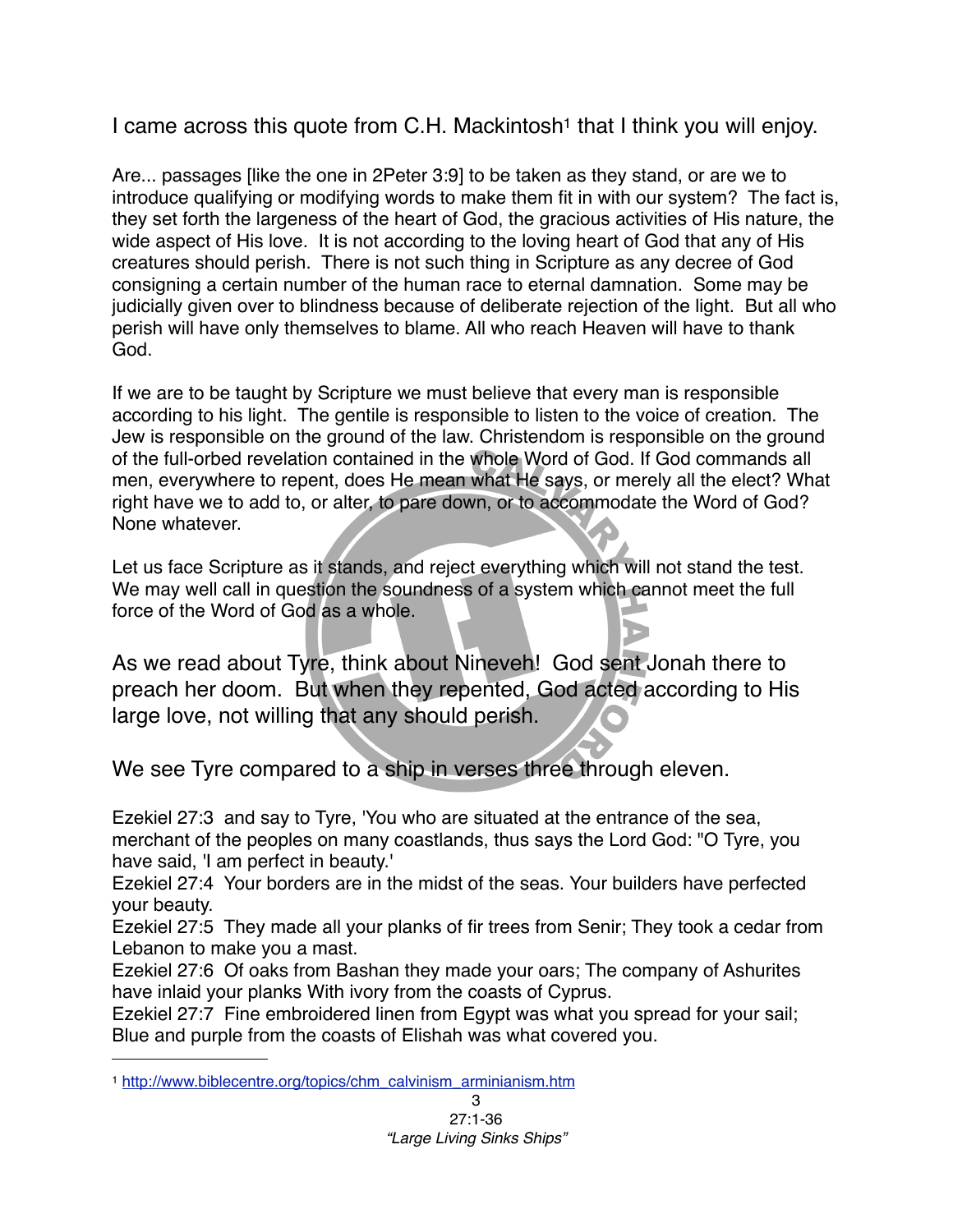Ezekiel 27:8 "Inhabitants of Sidon and Arvad were your oarsmen; Your wise men, O Tyre, were in you; They became your pilots.

Ezekiel 27:9 Elders of Gebal and its wise men Were in you to caulk your seams; All the ships of the sea And their oarsmen were in you To market your merchandise.

Ezekiel 27:10 "Those from Persia, Lydia, and Libya Were in your army as men of war; They hung shield and helmet in you; They gave splendor to you.

Ezekiel 27:11 Men of Arvad with your army were on your walls all around, And the men of Gammad were in your towers; They hung their shields on your walls all around; They made your beauty perfect.

Are you a person who appreciates great literature? I don't know enough to put myself in that category but certain things really move me. We would always read J.R.R. Tolkien's *The Lord of the Rings* aloud to our kids. Sometimes I'd have to stop and re-read a section because the language itself was so beautiful.

People who study literature say that this chapter in Ezekiel is like that - one of the most beautiful in all ancient literature.

It's also full with ancient geography. You can spend hours or months or years mapping the places listed in these verses as ports and partners with the seafaring Tyrians.

I wanted to mention the beauty of the literature and the depth of the geography because we sometimes forget that the Bible is no slacker when compared to other books. However, as always, our main concern and emphasis is with the inspiration of the Bible and its application to us.

Tyre was a sea power, sending ships all over the known world to trade, and receiving ships from all over the world in her two main ports. So God likened her to a great seaworthy vessel made from all the finest materials. She was an example of all that the world had to offer: beauty and splendor and wealth and power and adventure.

Figures or illustrations are a powerful way to communicate truth. Matthew 6:19-21 employs a great figure to examine our priorities with regard to wealth.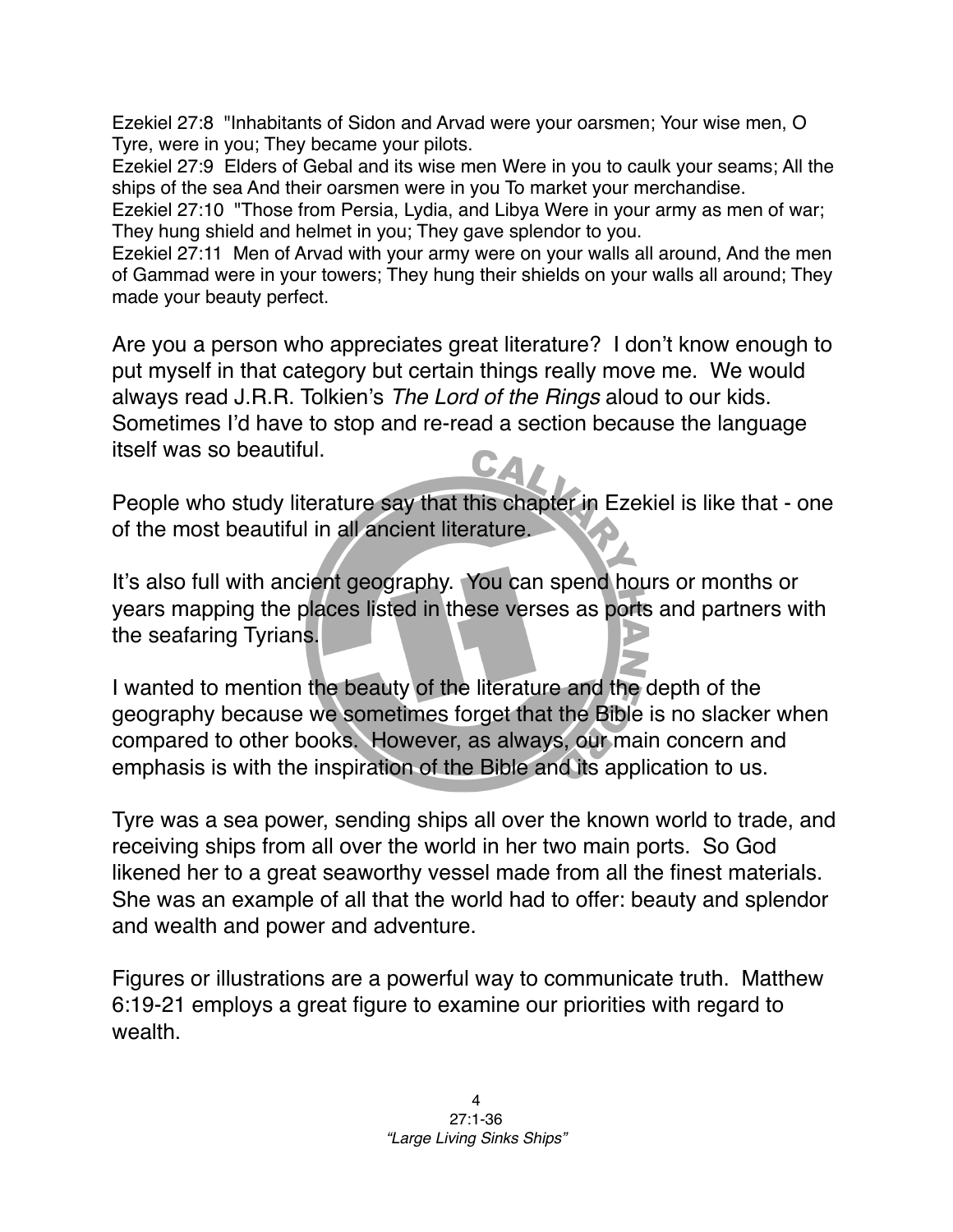Matthew 6:19 "Do not lay up for yourselves treasures on earth, where moth and rust destroy and where thieves break in and steal;

Matthew 6:20 but lay up for yourselves treasures in heaven, where neither moth nor rust destroys and where thieves do not break in and steal.

Matthew 6:21 For where your treasure is, there your heart will be also.

Here's an assignment for those of you with more creative minds. What might our nation be likened to? What image or figure?

The geo-political lesson continues in verses twelve through twenty-five.

Ezekiel 27:12 "Tarshish was your merchant because of your many luxury goods. They gave you silver, iron, tin, and lead for your goods.

Ezekiel 27:13 Javan, Tubal, and Meshech were your traders. They bartered human lives and vessels of bronze for your merchandise.

Ezekiel 27:14 Those from the house of Togarmah traded for your wares with horses, steeds, and mules.

Ezekiel 27:15 The men of Dedan were your traders; many isles were the market of your hand. They brought you ivory tusks and ebony as payment.

Ezekiel 27:16 Syria was your merchant because of the abundance of goods you made. They gave you for your wares emeralds, purple, embroidery, fine linen, corals, and rubies.

Ezekiel 27:17 Judah and the land of Israel were your traders. They traded for your merchandise wheat of Minnith, millet, honey, oil, and balm.

Ezekiel 27:18 Damascus was your merchant because of the abundance of goods you made, because of your many luxury items, with the wine of Helbon and with white wool. Ezekiel 27:19 Dan and Javan paid for your wares, traversing back and forth. Wrought iron, cassia, and cane were among your merchandise.

Ezekiel 27:20 Dedan was your merchant in saddlecloths for riding.

Ezekiel 27:21 Arabia and all the princes of Kedar were your regular merchants. They traded with you in lambs, rams, and goats.

Ezekiel 27:22 The merchants of Sheba and Raamah were your merchants. They traded for your wares the choicest spices, all kinds of precious stones, and gold.

Ezekiel 27:23 Haran, Canneh, Eden, the merchants of Sheba, Assyria, and Chilmad were your merchants.

Ezekiel 27:24 These were your merchants in choice items - in purple clothes, in embroidered garments, in chests of multicolored apparel, in sturdy woven cords, which were in your marketplace.

Ezekiel 27:25 "The ships of Tarshish were carriers of your merchandise. You were filled and very glorious in the midst of the seas.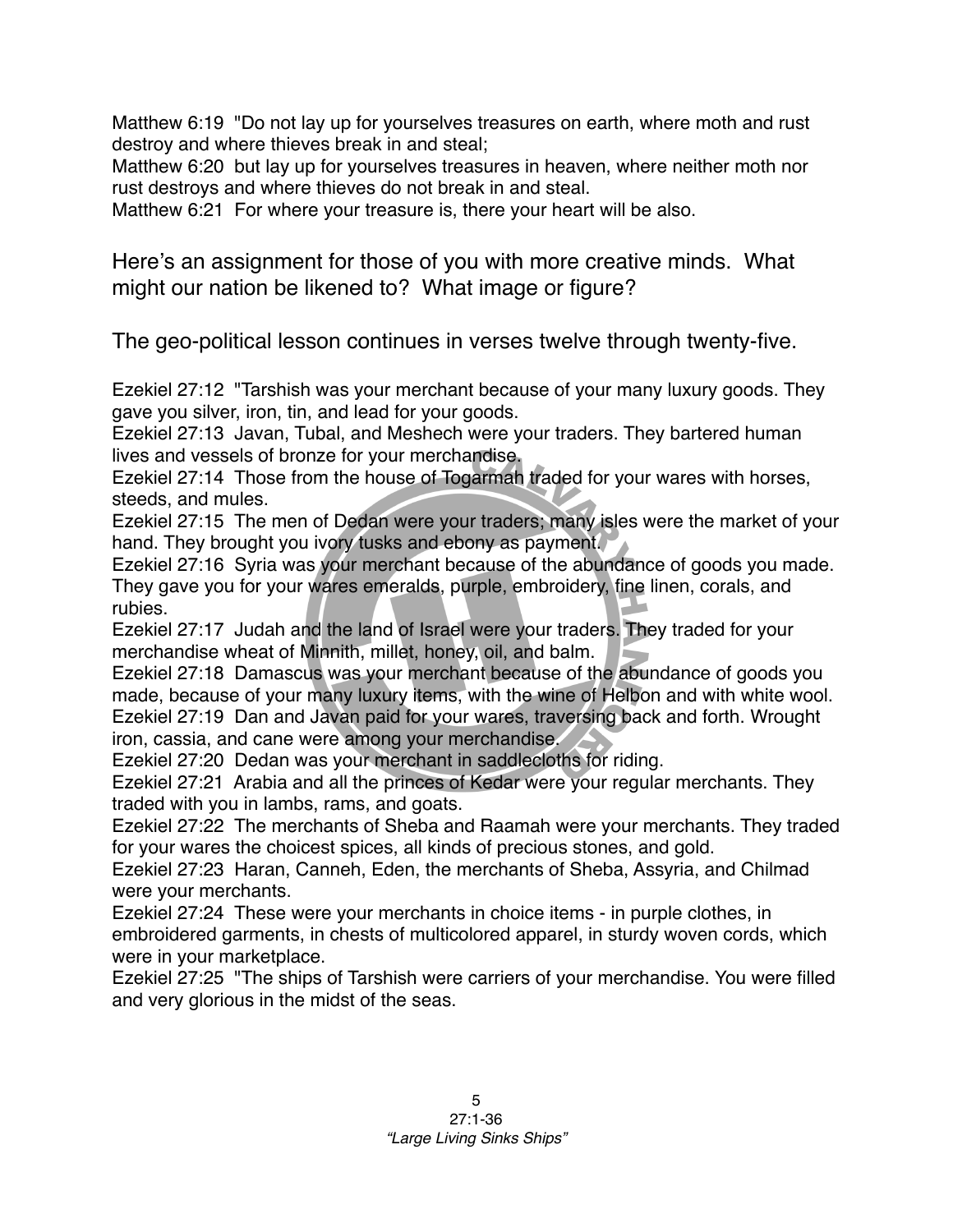We are a great nation. Maybe the greatest ever. Having said that, we must realize that there have been great nations, great empires, in the past. Tyre was one. If we do not learn from her we will end up like her!

Our independence is never greater than when we are dependent upon God. No amount of wealth, or political clout, or military might, can substitute for things that are spiritual. We must be a nation not just "under God," but right with God. Otherwise we will be an eagle shot from the sky.

Verse twenty-six is a transition from Tyre's glory to her demise.

Ezekiel 27:26 Your oarsmen brought you into many waters, But the east wind broke you in the midst of the seas.

The Babylonian Empire is compared to the "east wind" that will break upon the ship of Tyre. Heavy-laden, she will not be able to survive the storm.

Verses twenty-seven through thirty-six sing of Tyre's doom.

Ezekiel 27:27 "Your riches, wares, and merchandise, Your mariners and pilots, Your caulkers and merchandisers, All your men of war who are in you, And the entire company which is in your midst, Will fall into the midst of the seas on the day of your ruin.

Ezekiel 27:28 The common-land will shake at the sound of the cry of your pilots. Ezekiel 27:29 "All who handle the oar, The mariners, All the pilots of the sea Will come down from their ships and stand on the shore.

Ezekiel 27:30 They will make their voice heard because of you; They will cry bitterly and cast dust on their heads; They will roll about in ashes;

Ezekiel 27:31 They will shave themselves completely bald because of you, Gird themselves with sackcloth, And weep for you With bitterness of heart and bitter wailing. Ezekiel 27:32 In their wailing for you They will take up a lamentation, And lament for you: 'What city is like Tyre, Destroyed in the midst of the sea?

Ezekiel 27:33 'When your wares went out by sea, You satisfied many people; You enriched the kings of the earth With your many luxury goods and your merchandise. Ezekiel 27:34 But you are broken by the seas in the depths of the waters; Your merchandise and the entire company will fall in your midst.

Ezekiel 27:35 All the inhabitants of the isles will be astonished at you; Their kings will be greatly afraid, And their countenance will be troubled.

Ezekiel 27:36 The merchants among the peoples will hiss at you; You will become a horror, and be no more forever.' " ' "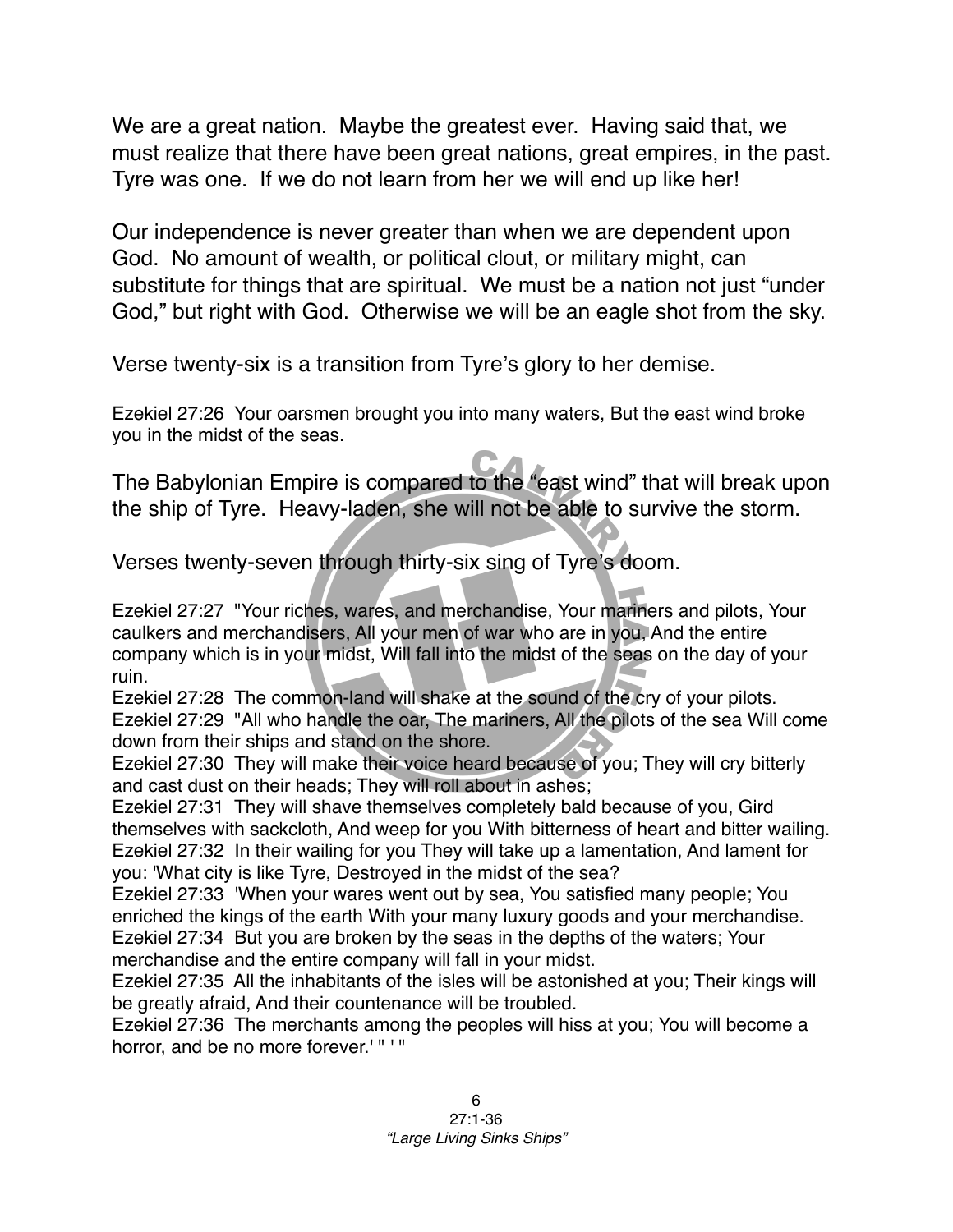Tyre was an example to the other nations of the madness of putting trust in things that are material. Did the other nations learn the lesson? Do they ever learn this lesson?

History is filled with the wreckage of nations that had the witness of God but disregarded it.

This attitude will play out in the future as well. The closing chapters of the Revelation of Jesus Christ describe a wealthy, powerful city, calling it Babylon, that will arise during the Great Tribulation. It will be the center of commerce and entertainment and politics and art and everything else. It, too, will fall, be destroyed, as the other peoples of the world watch.

We are wealthy. I'm not talking about our material wealth relative to the rest of the world. We are wealthy, rich actually, spiritually.

2 Corinthians 8:9 For you know the grace of our Lord Jesus Christ, that though He was rich, yet for your sakes He became poor, that you through His poverty might become rich.

When anyone accepts Jesus Christ as their personal Savior they are instantaneously enriched with every spiritual blessing in Christ (Ephesians 1:3) and declared to be complete in Christ (Colossians 2:10). The apostle Paul refers to these blessings as "the unfathomable riches of Christ" in Ephesians 3:8. "Unfathomable" means *past finding out, unsearchable, not to be tracked out.* That doesn't mean they cannot be listed. The idea is that the believer's blessings in Christ are too great to be measured.

All spiritual blessings and resources are yours to claim now, on earth. In the future, in Heaven, you have an inheritance waiting for you as well as a mansion and rewards.

Billy Graham tells a true story told him by a pastor he met in Glasgow, Scotland. There was a woman in this pastor's parish who was in financial difficulty and behind in her rent. So the pastor took up a collection for this poor woman at church, then went to her home to give her the money. He